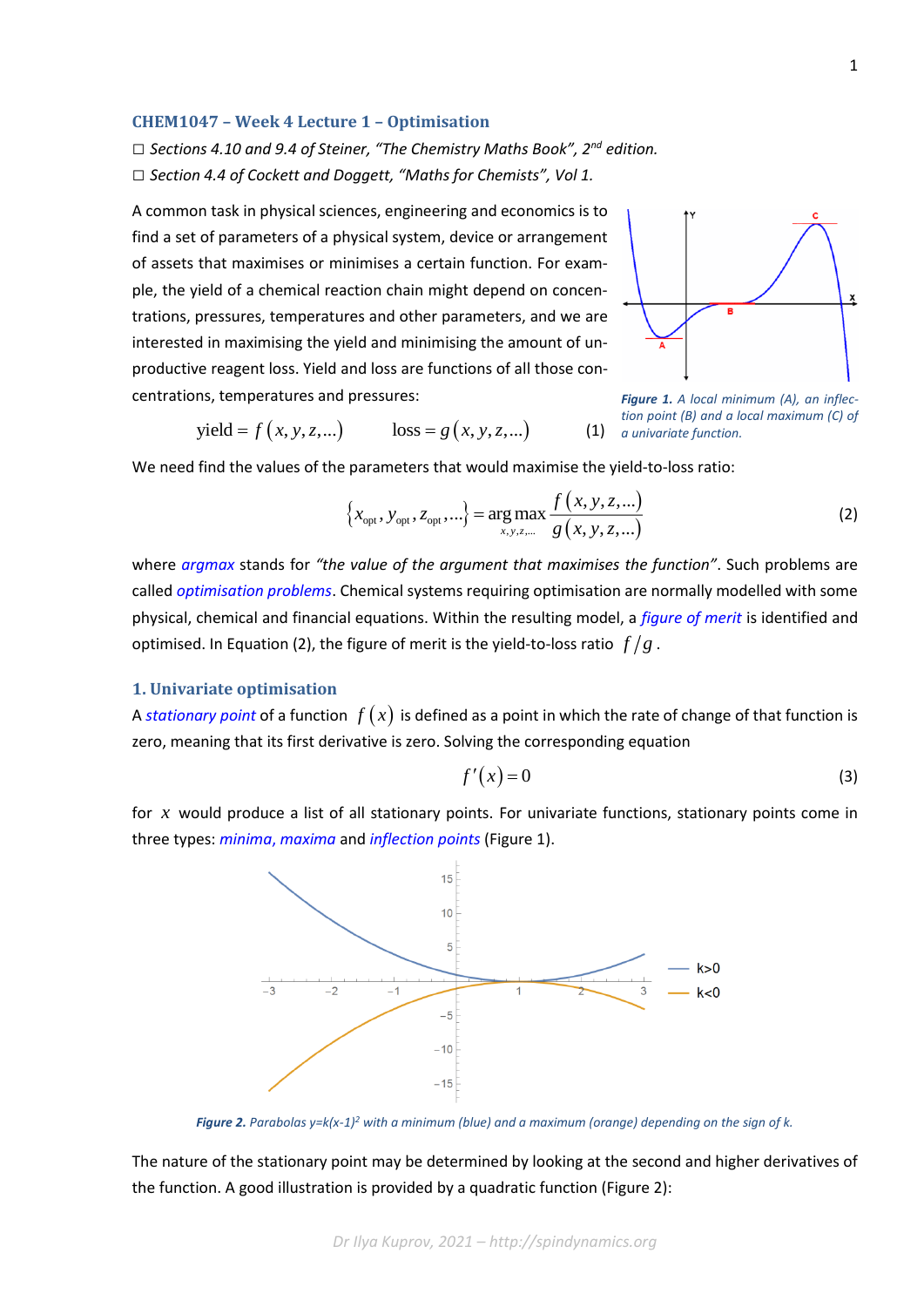$$
f(x) = k(x-1)^2
$$
  $\Rightarrow$   $f'(x) = 2k(x-1)$   $\Rightarrow$   $f''(x) = 2k$ 

The first derivative is zero at  $x = 1$  . That is a stationary point. If the second derivative is positive ( $k > 0$  ), then the point is a minimum. If the second derivative is negative, then the point is a maximum.

If the second derivative is zero, the point may still be a minimum, a maximum or an inflection point. Good examples are provided by cubic and quartic polynomials (Figure 3).



*Figure 3. Higher order stationary points. Left: cubic inflection point. Middle: quartic minimum. Right: quartic maximum.*

In practice this means that situations when the second derivative is zero require further investigation. Detailed plotting may be necessary to determine the nature of the stationary point.

- **Example 1**: a cylindrical reactor is required with a volume of *V* cubic metres. The price of corrosionresistant steel is  $P$  pounds per square metre. Find the dimensions of the cylinder that minimise the amount of steel required and calculate the minimum steel cost.
- Solution: the area of a cylindrical surface is  $A = 2\pi r^2 + 2\pi rh$  . The volume enclosed by that surface is  $V = \pi r^2 h$  . Because the volume is fixed, the height of the cylinder is necessarily related to its radius:  $h = V/\pi r^2$  . After substituting this into the expression for the area, we get:

$$
A(r) = 2\pi r^2 + 2V/r, \quad V > 0
$$

We now need to find the minimum of this quantity with respect to the radius of the cylinder. The first and the second derivatives are:

$$
A'(r) = 4\pi r - 2V/r^2, \quad A''(r) = 4\pi + 4V/r^3
$$

The first derivative has a zero at  $\,r_{_0} = \sqrt[3]{V/2\pi}\,$  . The second derivative is positive at that point. This means that the minimum is found. The steel price at that minimum is:

$$
PA(r_0) = 2\pi P(V/2\pi)^{2/3} + 2VP/\sqrt[3]{V/2\pi}
$$

Cosmetic simplifications may be applied to these equations if necessary.

Some optimisation problems can have constraints: certain variables may be limited to specific ranges, and other variables may be linked by mathematical relations. *[Constrained optimisation problems](https://en.wikipedia.org/wiki/Constrained_optimization)* are outside the scope of this course – look up *[Lagrange multipliers](https://en.wikipedia.org/wiki/Lagrange_multiplier)* if you are interested.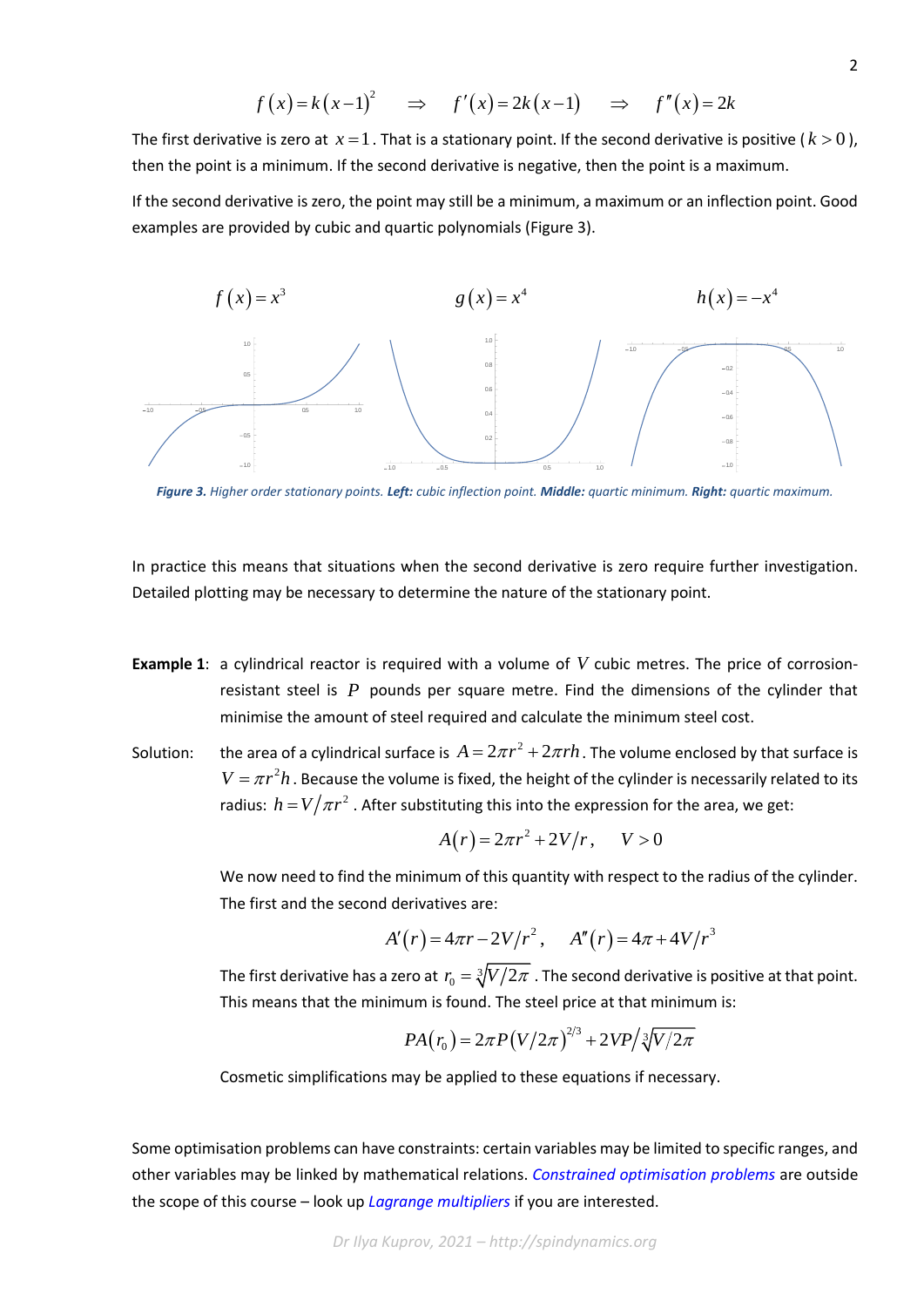**Example 2**: find and classify the stationary points of  $f(x) = x^2 e^{-x}$ .

Solution: computing the derivative and setting it to zero yields

$$
2xe^{-x} - x^2e^{-x} = 0
$$

This equation has three solutions:  $x=0$  ,  $x=2$  , and  $x=\infty$  . The second derivative

$$
f''(x) = 2e^{-x} - 4xe^{-x} + x^2e^{-x}
$$

then clarifies that the first point is a minimum (positive second derivative), the second point is a maximum (negative second derivative), and infinity is uncertain (zero second derivative).



Plotting the function by hand or in Mathematica shows a shallow minimum at infinity.

## **2. Multivariate optimisation**

The multivariate case is richer in possibilities – stationary points can be maxima (Figure 4a), minima (Figure 4b), but also *both* (Figure 4c): a point can be a minimum along one coordinate and a maximum along another. Such stationary points are called *saddle points*.





A stationary point of a multivariate function must be a stationary point *in every direction*. This means that every partial derivative must be put to zero to obtain the list of stationary points of  $f(x, y, ...)$  :

$$
\begin{cases} \frac{\partial f(x, y, \ldots)}{\partial x} = 0 \\ \frac{\partial f(x, y, \ldots)}{\partial y} = 0 \\ \ldots \end{cases}
$$
 (4)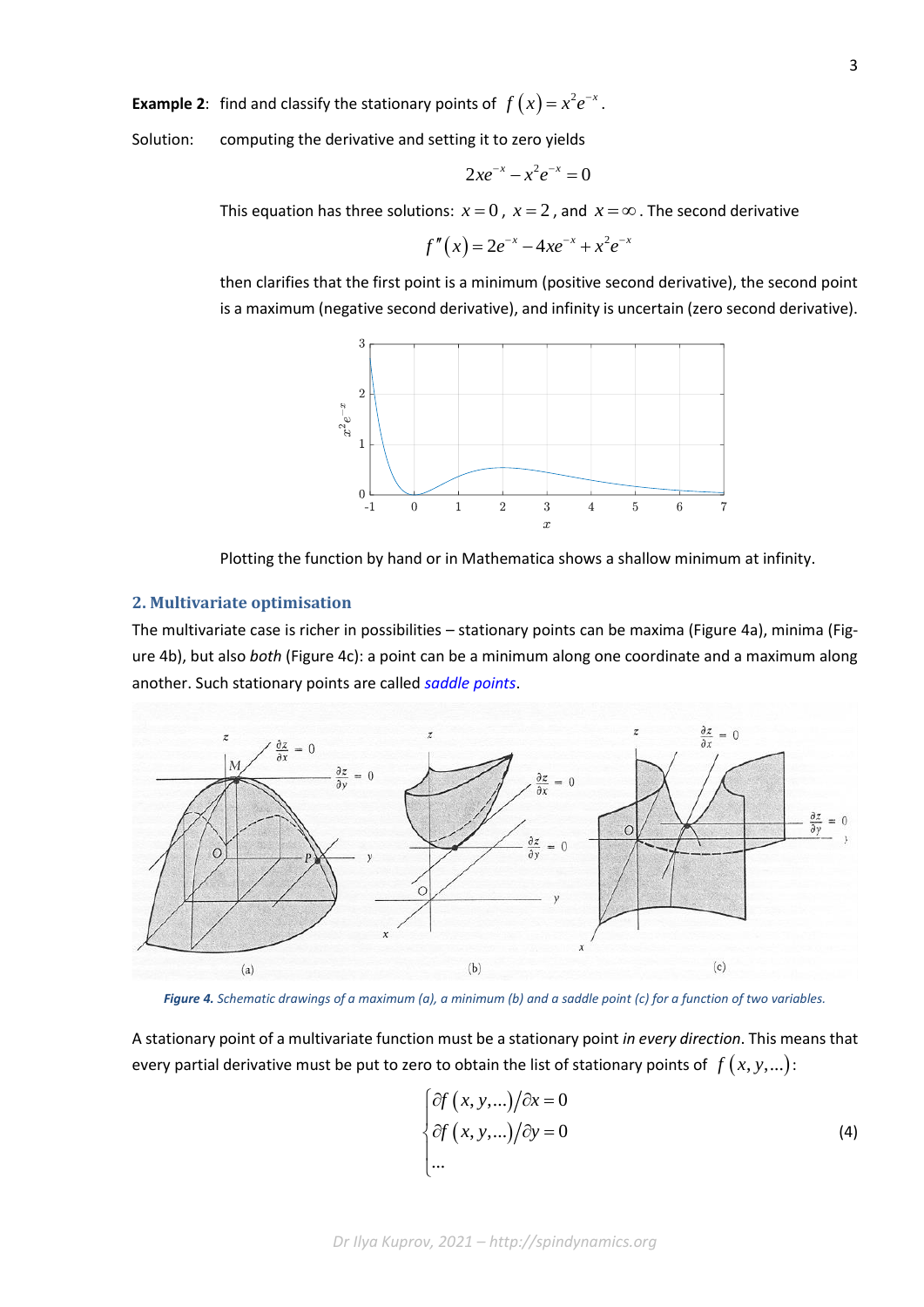The solutions of this system of equations are stationary points. Their classification is a complicated matter (we do not have sufficient time to cover it fully in this course), but for a function of two variables, solutions to the following quadratic equation with respect to  $\lambda$  determine the type:

$$
(f''_{xx} - \lambda)(f''_{yy} - \lambda) - (f''_{xy})^2 = 0
$$
 (5)

Two positive solutions indicate a minimum, two negative solutions a maximum. One positive and one negative solution indicates a saddle point.

**Example 3**: by considering its partial derivatives with respect to both coordinates, find and classify the stationary points of  $f(x, y) = (x-1)^2 - (y-2)^2$ .

Solution: computing the derivatives

$$
\frac{\partial f}{\partial x} = 2(x-1), \qquad \frac{\partial f}{\partial y} = -2(y-2),
$$

setting them to zero, and solving the resulting system of equations yields:

$$
\begin{cases} 2(x-1)=0 \\ -2(y-2)=0 \end{cases} \Rightarrow \begin{cases} x=1 \\ y=2 \end{cases}
$$

Computing second derivatives at this point produces:

$$
f''_{xx} = \frac{\partial^2 f}{\partial x^2} = 2, \qquad f''_{yy} = \frac{\partial^2 f}{\partial y^2} = -2, \qquad f''_{xy} = \frac{\partial^2 f}{\partial x \partial y} = 0
$$

Plugging this into the diagnostic equation given above and solving it for  $\lambda$  yields:

$$
(2 - \lambda)(2 + \lambda) = 0
$$
  $\Rightarrow$   $\lambda = \pm 2$ 

and therefore the stationary point in question is a saddle point. Plotting the function in *Mathematica* confirms this conclusion.



## **3. Setting up optimisation problems**

The following is an approximate plan for setting up and solving optimisation problems.